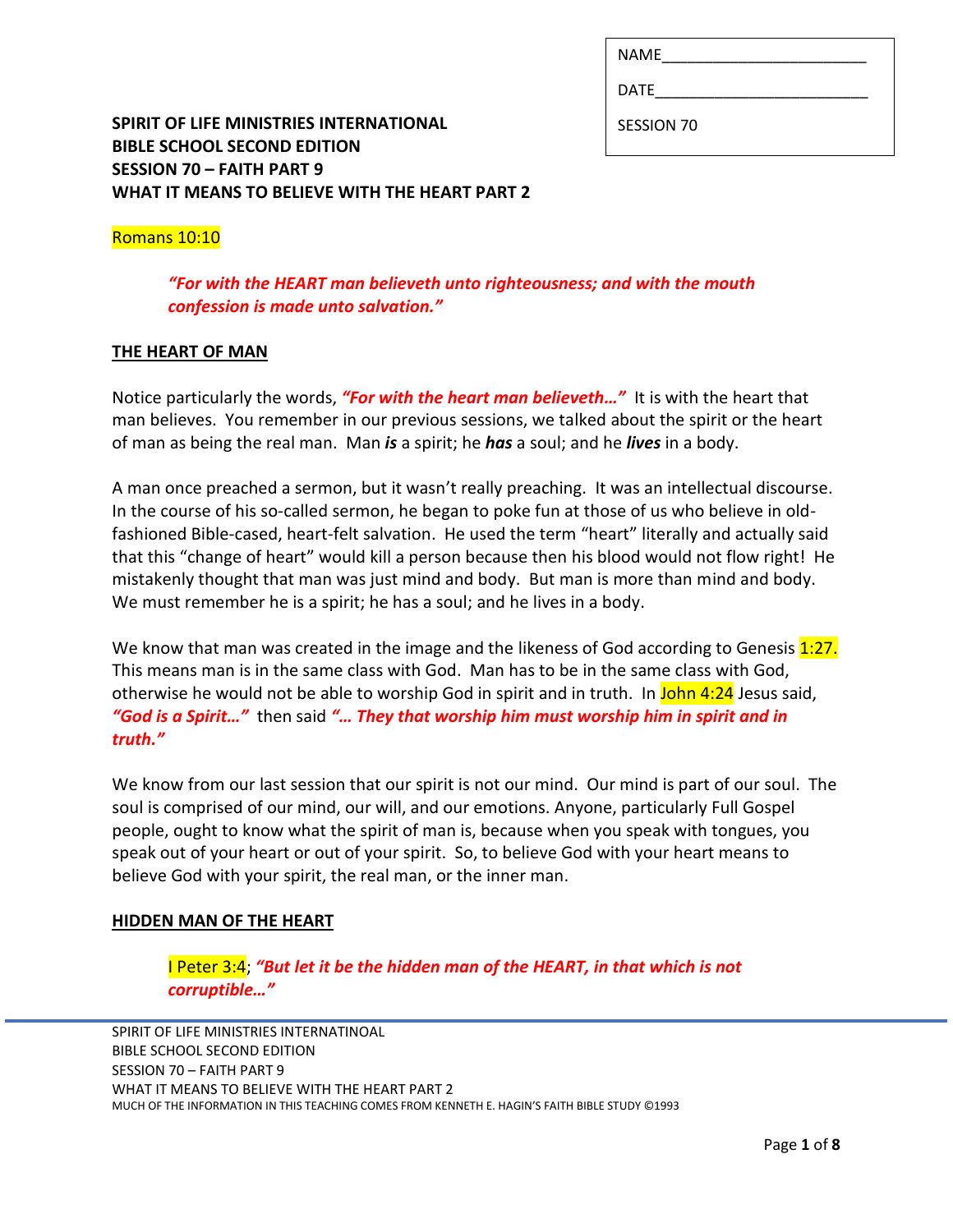Notice the word *"heart"* again. Notice also that Peter says in I Peter 3:4, *"…the hidden MAN of the heart…"* Peter used the words "hidden man" because, really, the spirit or the heart is the real you. The body is not the real you; it is just the house you live in.

Remember what Paul said in *I Corinthians 9:27, "... I keep under my body, and [I] bring IT [the body] into subjection: lest that by any means, when I have preached to others, I myself should be a castaway."*

If your body were the real you, Paul would have said, "I keep myself under. I bring myself under subjection." But he said, I keep my body under. I bring it under subjection. "

The I, is the man on the inside. It is the "hidden man of the heart" mentioned in I Peter 3:4. The "hidden man of the heart" is called that because he is hidden to the natural man or the natural mind.

### **THE INWARD MAN**

## Romans 7:22: *"22 For I delight in the law of God after the inward man.*

In Romans 7:22 the spirit of man is called the *"inward man."* So, this inward man and the hidden man give us God's definition of the human spirit. Remember, the real man is a spirit; he has a soul; and he lives in a body  $(I$  Thess. 5:23).

We contact the spiritual realm with our spirit. We contact the intellectual realm with our soul. We contact the physical realm with our physical being (body).

You cannot contact God with your mind. You cannot contact God with your body. You can only contact God *with your spirit*. God contacts and communicates with you through your spirit.

Certainly, you know that when you hear the Word of God preached, you hear it with your physical ears, and it goes through your natural mind before it goes into your heart or spirit. Can you remember as a sinner how the Word of God affected you on the inside, in your spirit? The Holy Spirit, through the Word, spoke to your heart or your spirit. You heard the word with your physical ears, but it affected your spirit.

That explains something for us.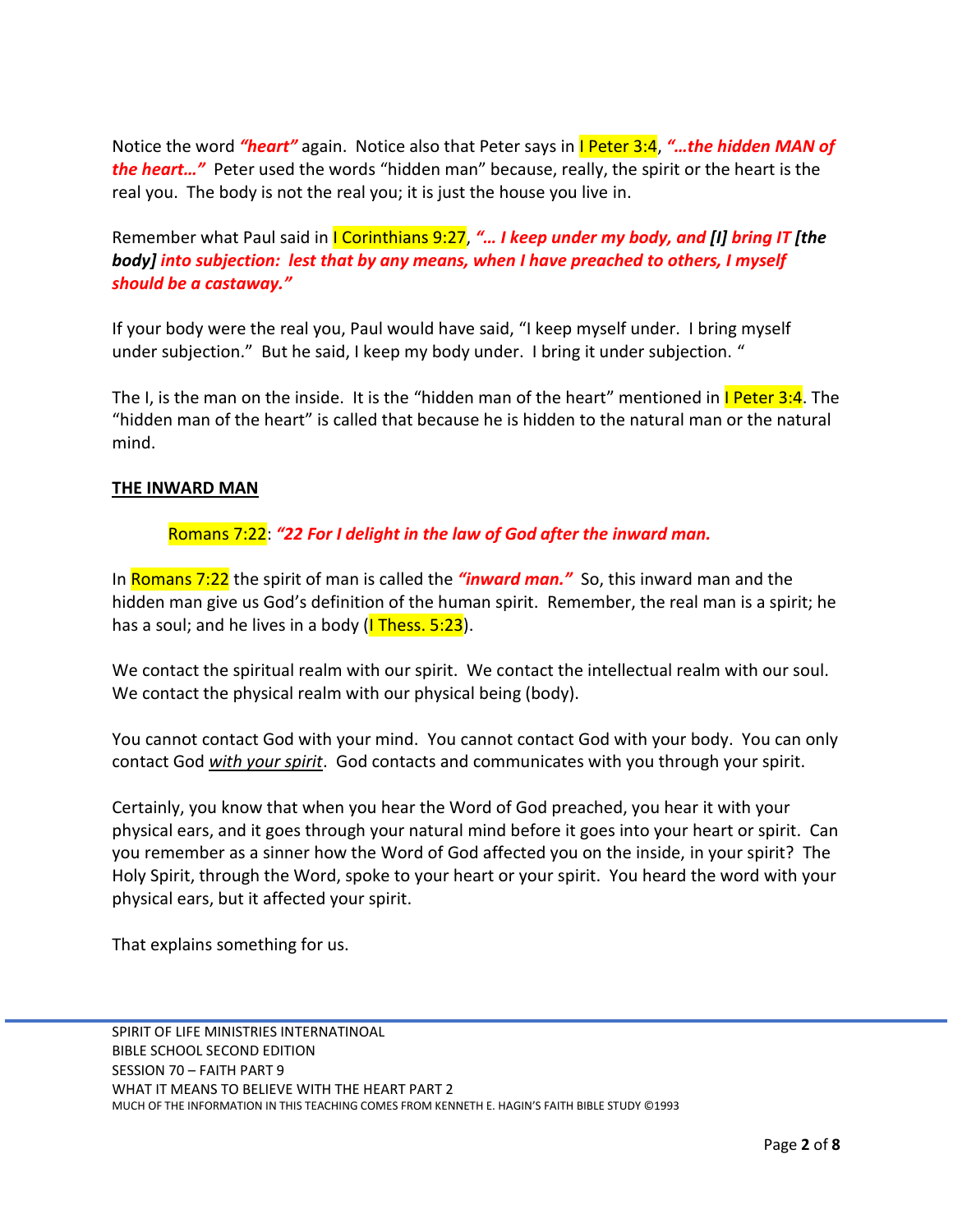I Corinthians 2:14 says, *"But the natural mana receiveth not the things of the Spirit of God…"*

Another translation reads,

**"The natural man or the natural mind understands not the things of the Spirit of God…"** The rest of that verse reads, *"…for they are foolishness unto him: neither can he know them, because they are spiritually discerned."*

The Word of God is of the Spirit of God, and the Bible says the Word of God is foolishness to the natural mind. The reason the Word of God is foolish to the natural mind is that you don't under the bible with your mind. It is spiritually understood. You understand the bible with your heart or spirit.

That is the reason you can read certain verses repeatedly and not understand the meaning. Then one day you can be reading along, and suddenly you see the truth of a particular verse of scripture, and you say, "Why didn't I ever see that before?" Well, you just then understood it with your heart.

## **THE REVELATION OF GOD'S WORD IN YOUR HEART**

You see, you get the revelation of God's Word in your heart. (Your spirit.) That is the reason we must depend upon the Spirit of God to open and unveil the Word to us.

For example, just because a preacher brings forth a bible truth, people don't necessarily understand it immediately. It is very difficult sometimes to get people to see some truths from the scriptures because they sometimes try to figure it out with their minds instead of with their spirits.

Let's look at Mark 11:24,

## *"…What things soever ye desire, when ye pray, believe that ye receive them, and ye shall have them."*

The devil will tell you immediately that this scripture doesn't mean what it says. Yet, if it doesn't, then we are saying that Jesus told a lie, and Jesus doesn't lie. The devil may tell you that this scripture doesn't mean what things soever ye desire naturally, or physically, or materially, like healing. (Which is what you need an answer to prayer for.) He may say it just means what things soever ye desire *spiritually*.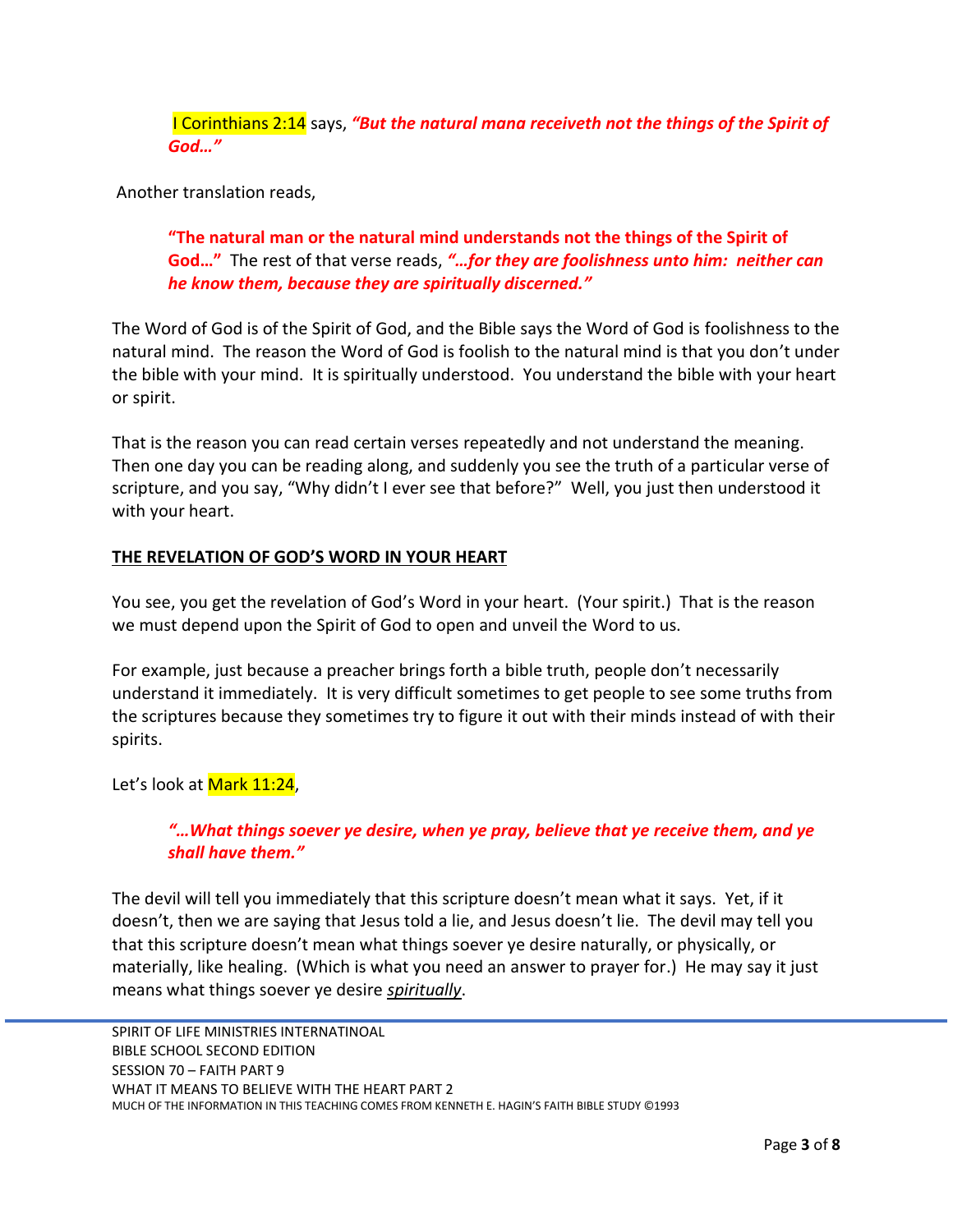We may listen to the devil time and again and not receive. We may even ask a pastor what it means or someone else. Yet, a pastor may not have the answer, or doesn't even know the answer. Some pastors do not believe that healing is for everyone. In actuality, God wants you to come to this knowledge of the truth of the scripture on your own. You come to this by faith. It may even be a good thing that someone with no faith in the word of God doesn't try to "help" you because it could cause you to doubt.

As we said, the Word of God is spiritually understood. The Word is given by the inspiration of the Holy Spirit. II Timothy 3:16-17 says, *"16All scripture is given by inspiration (God breathed) of God, and is profitable for doctrine, for reproof, for correction, for instruction in righteousness; <sup>17</sup> That the man of God may be perfect, thoroughly furnished unto all good works."*

Holy men of old were moved by the Holy Spirit to write what God told them to write. Yet reading the scriptures with your mind does not give you what you need. We must receive the Word in our spirit, not the mind.

### **BELIEVE AND RECEIVE – THEN HAVE!**

The more you teach a truth, the more folks will eventually catch on to it because we have noticed all the time in ministry as we teach on the subject of faith, that people keep catching on!

When Jesus said in Mark 11:24, *"…What things soever ye desire when ye pray…"* He meant just exactly what He said. He meant that the very moment you pray, receive! You are to believe you receive whatsoever things you desire the moment you pray, not later.

When the light of this scripture finally is received then you will have received it in your spirit and will *believe first* and then receive.

Someone said, "I don't understand that." I tell you, that you can't understand the bible with your mind. The things of the spirit are foolishness to the natural mind, and the Bible is discerned with your spirit. You must believe first that you have your petitions and then you will have them.

The Amplified Bible rendering of Mark 11:24 reads*, "For this reason I am telling you, whatever you as for in prayer, believe – trust and be confident – that it is granted to you, and you will (get it).*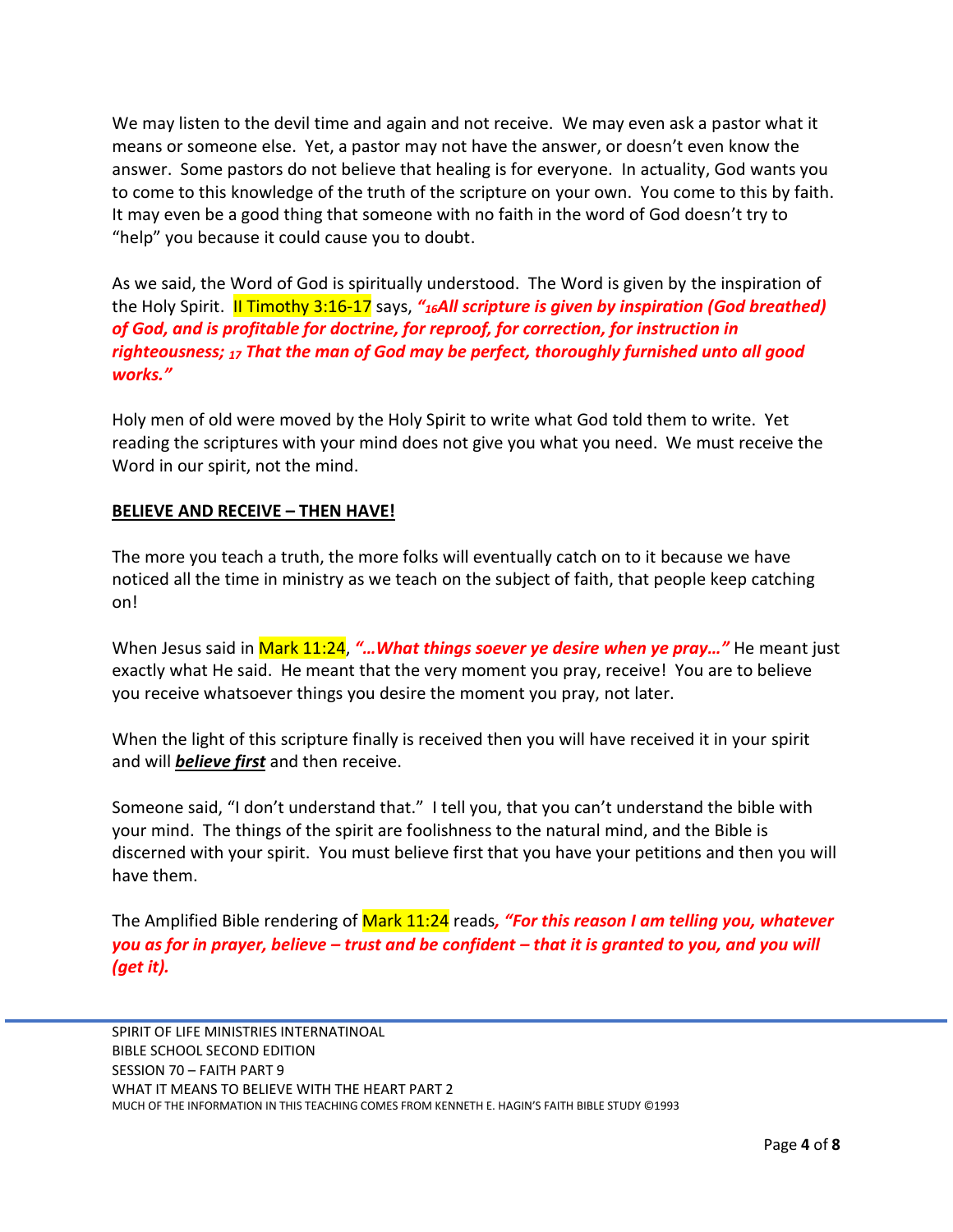When are you going to get what you desire? After you trust and are confident that it is already granted to you. Do you see that? Too many times we want to get what we desire first, and then believe we have it. That isn't faith. Faith believes first then receives.

### **GOD'S WORD IS FAITH FOOD**

To believe with the heart means to believe with the spirit – the inward man. How does our spirit get faith that our intellect cannot obtain? We get it through reading and meditating on the Word. Jesus said in Matthew 4:4, *"…Man shall not live by bread alone but by every word that proceedeth out of the mouth of God."*

Jesus is speaking here of spiritual food. He is using the natural human idea – bread – to convey a spiritual thought. The Word is spirit and faith food! The Word of God is to the spirit of man what natural food is to the body of man. Our spirits become filled with assurance and confidence as we meditate in the Word.

Years ago, when I learned these concepts of faith, I prayed believing for my children when they were young, and they received healing. But now that they are grown, they must develop their own faith and use it. The same is true for each of us.

You see, the body, the physical or outward man believes in what it sees with its physical eyes, or what it hears with its physical ears, or what its physical feelings tell him. But the man on the inside – the spirit or the heart of man – believes in the Word regardless of seeing, hearing, or feeling. His believing does not depend on sense knowledge; it depends on the Word of God.

Many times, people are prayed for again and again and again about the same situation or circumstance. I am not saying that you should not come back and be prayed for the second time for healing if you need to. What I am saying is there are folks who come for prayer for the same thing time and time again and do not get their healing because they do not have faith in the Word.

In other words, if they do not see that they are healed or if they do not have some physical evidence, they won't believe they are healed and that is not what the bible teaches. They have natural human faith, but there is a difference between natural faith and heart faith. If you will believe the word of God first, the physical evidence will take care of itself. You will not have to worry about the physical evidence or a manifestation.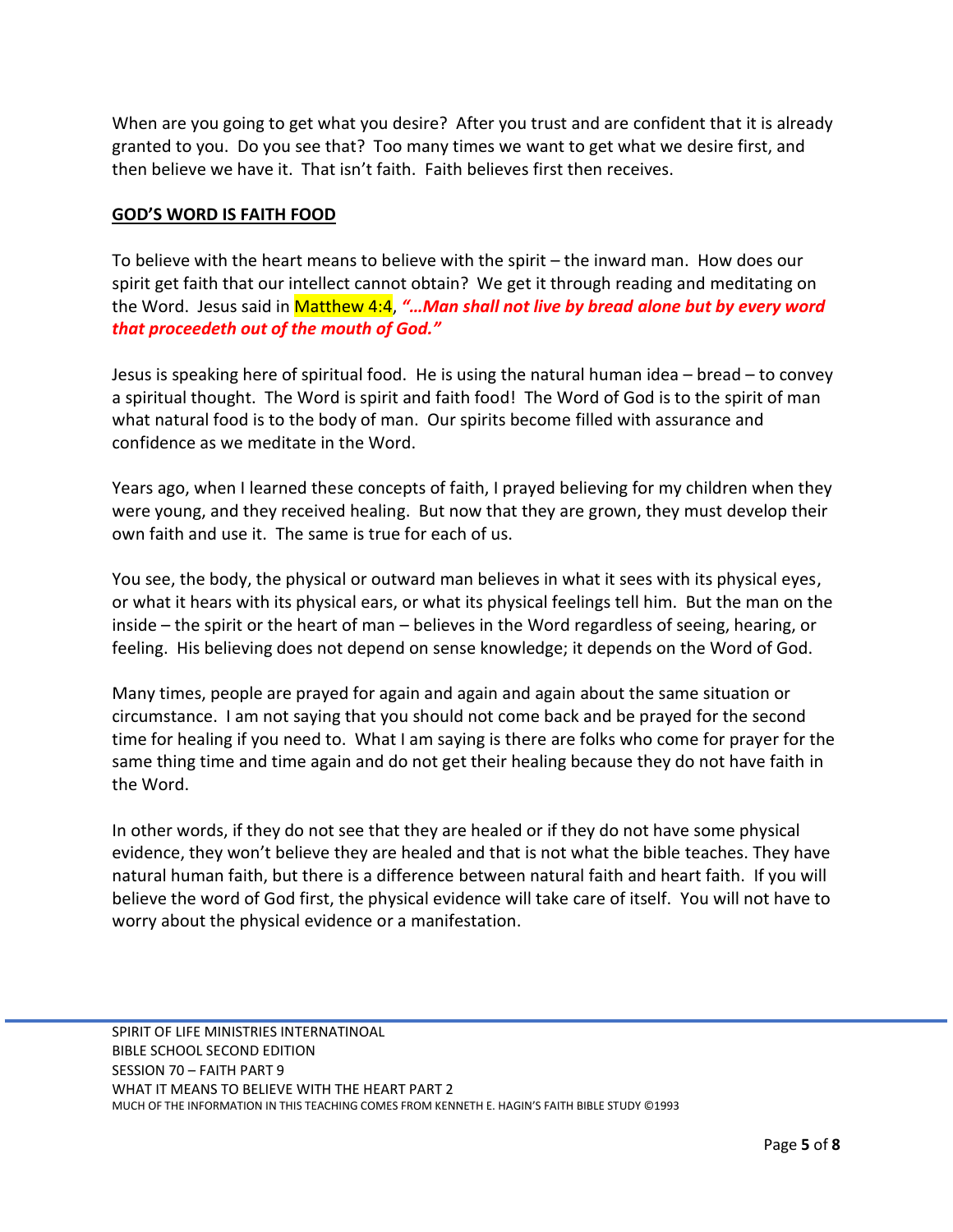Our faith must be based upon what the Word of God says. So, then to believe with all our heart is to believe with our spirit. To believe with all our heart is to believe independently of our heads or of our bodies.

Proverbs 3:5: *"Trust in the Lord with all thine HEART; and lean not unto thine own understanding."*

I think most folks practice this verse, but they practice it in reverse. They trust with all of their understanding and lean not to their own heart. You know the ones. You can share a truth with them, but they always have to "prove" it is right. They are leaning unto their own natural understanding.

It is the same thing people do with  $James 1:19$ . They practice what James tells us in verse 19, *"…let every man be swift to hear, slow to speak, slow to wrath."* Most of us practice it in reverse. We are swift to speak and swift to wrath and slow to hear. That is not what James said.

The bible goes on to say in Proverbs, 3:6,7, *"In all thy ways acknowledge him, and he shall directt thy paths. BE NOT WISE IN THINE OWN EYES…"*

Don't be wise with natural human knowledge which would lead you to repudiate or to act independently of the Word of God.

## **FAITH CASTS DOWN HUMAN REASONINGS**

The New Testament counterpart to **Proverbs 3:5-7** comes in:

# II Corinthians 10:4-5

*"4(For the weapons of our warfare are not carnal (fleshly), but mighty through God to the pulling down of strongholds) 5 Casting down IMAGINATIONS [or reasonings] and every high thing that exalteth itself against the knowledge of God and bringing into captivity EVERY THOUGHT to the obedience of God."*

A young man had been healed of heart disease and only weighed 89 pounds. Some called him a walking skeleton. He went back to High School after being out for quite some time. The principal called him into his office and said, "Do you think you should be coming to school? The women teachers are scared to death that you are going to fall down dead in the classroom. They have called your doctor, and he has told them, 'Yes, that is just what he will do.' I have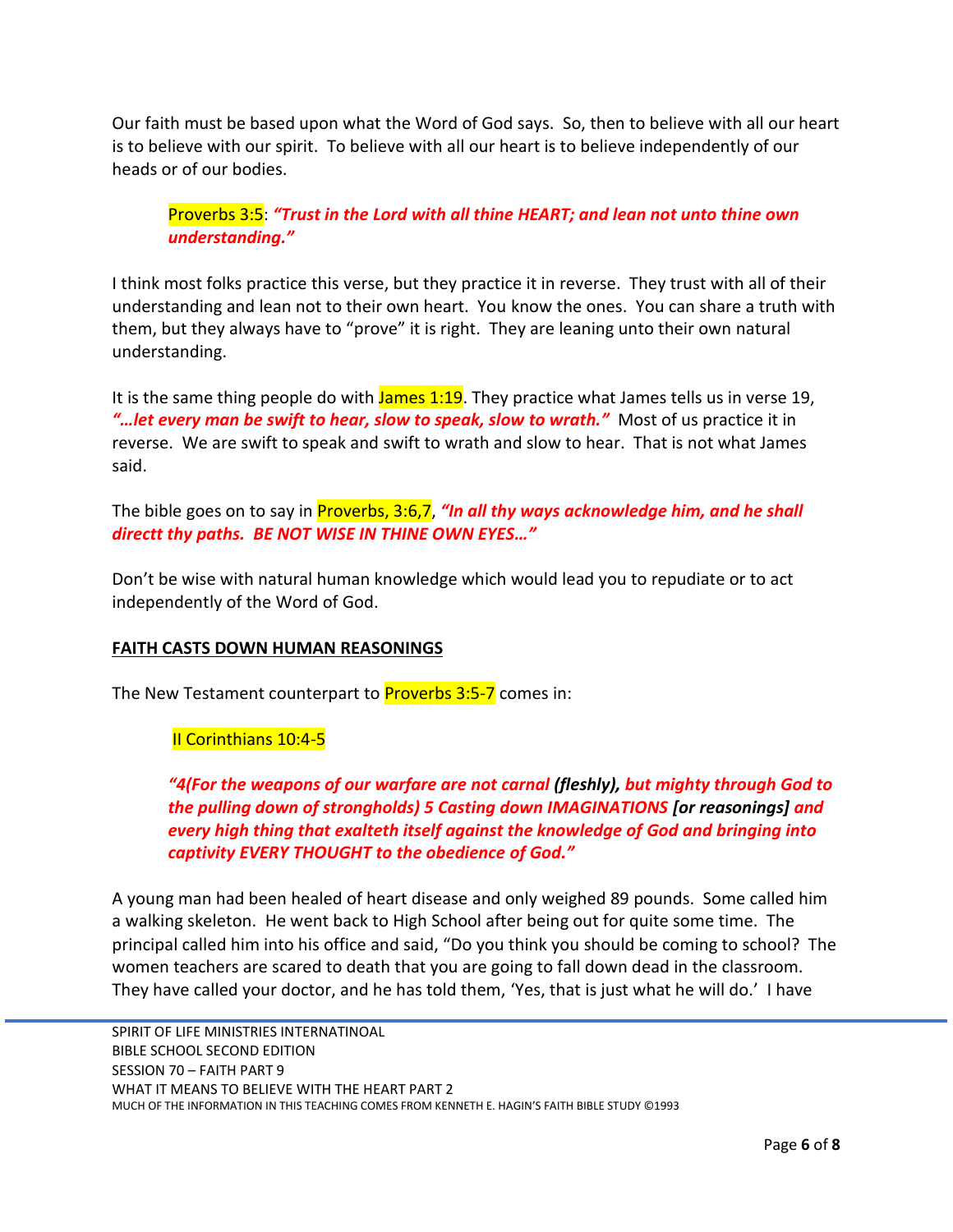called the doctor myself and he has told me the same thing. The doctor said you are doing this by your willpower and don't have any business walking two miles to school, and that he gives you ninety days at the most to live. Do you really think you should be coming to school?"

The young man replied, "Sir, I am not up by WILLPOWER. I am up and going by faith."

The young man quoted  $Mark\ 11:24$  to the principle. He didn't argue with him about divine healing. He just talked about prayer and faith. He then continued "Sir, I believe that I have received healing for my heart and my body, and I am not walking by willpower. I am walking by faith."

The principle began to weep and said, "Son, if that is what you are doing, I won't stand in your way a minute. I don't understand it, but if you want to come to school, you just come on. I will tell these teachers and they will have to do the best they can."

Then the principal told him to take it easy. Get up out of class if he needed to. Get a drink of water if you need to. He made it so easy for this young man to fail. But he refused to give in to their words of doubt.

Every night the devil told him that he only had a few more days left. He would struggle with these lies and had to cast down the imaginations that the principal had put into his mind and the lies of the devil.

He continued to cast down these imaginations and walked by faith. He kept declaring over himself, "I am healed. The Word says I have my healing, and I believe the Word." His faith brought him the victory and he lived well into his eighties.

## **WALK BY THE WORD – NOT BY SIGHT OR FEELINGS**

If we are to walk by faith, we must remember the Word of God is superior to everything else and anything else. The Word of God must be superior to any knowledge, whether that knowledge is yours or someone else's knowledge.

We must also remember that when we trust God with all of our hearts, there comes a quietness and a peace into our spirits. Hebrews 4:3 says, "*For we which have believed do ENTER INTO REST."*